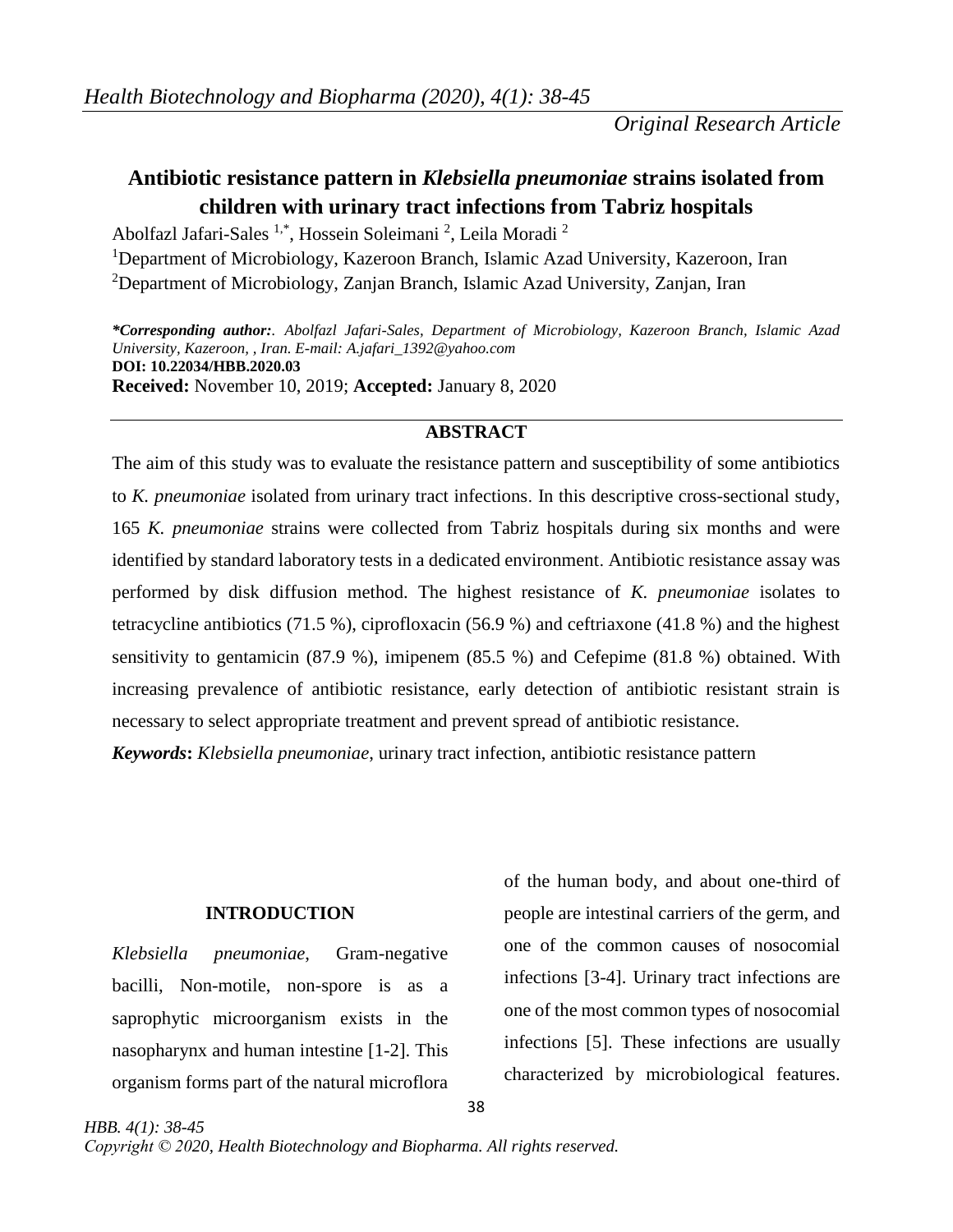The presence of more than  $10^5$ microorganisms per ml of urine along with up to two bacterial species indicates bacterial infection of the urinary tract [6-7]. In the United States, the prevalence of *K. pneumoniae* clinical infections in long-term care hospitals was higher than in short-term intensive care units in 2013 [8]. Clinically, *K. pneumoniae* strain is widely colonized in hospitalized patients and is more commonly seen in immunocompromised individuals such as diabetics or patients with acquired immunodeficiency and the elderly and children [9-10]. Severe *Klebsiella* epidemics

usually occur in neonates and more endemic infections in the kidney disease ward. Although *K. pneumonia* accounts for a small proportion of pneumonia cases, its mortality rate is high and about 90 % [11-12]. The high resistance of *Klebsiella* to antibiotics and their rapid spread to different parts of the hospital created major problems in treatment and cause septicemia and death [13-14]. Some organisms are inherently resistant to a number or all of the antimicrobial agents, and some organisms are resistant to other organisms by mutation mechanisms and the release of resistance genes from other organisms. Increased emergence of multidrug resistance among hospital isolates, especially *K. pneumoniae*, has limited treatment options for the treatment of

infections caused by these bacteria [15]. With the widespread use of antibiotics in Iran and the increased risk of drug resistance, the objectives of this study were to determine the antibiotic resistance profile of *K. pneumoniae* clinical isolates to the most commonly used drugs for the treatment of this bacterium.

# **MATERIALS AND METHODS**

This descriptive cross-sectional study was conducted over a six-month period from April to September in 2019. 421 specimens of children with urinary tract infections (inpatient and outpatient) were isolated in Tabriz hospitals using routine laboratory methods, microscopic examination, colonization and growth characteristics in MacConkey medium as well as biochemical tests including lactose and glucose fermentation ability, citrate utilization ability in Simon citrate medium, MRVP, motility, sulfur reduction, indole production, urease enzyme, lysine decarboxylase and orentin decarboxylase were identified. All *K. pneumoniae* isolates were stored at -78 °C in BHI medium containing 15 % glycerol until subsequent tests. Afterwards, antibiotic resistance pattern of *K. pneumoniae* isolates by CLSI agar disc diffusion method was compared to 10 antibiotic discs including ceftriaxone (30 µg), ciprofloxacin (30 µg), cefazolin (30 µg), cefotaxime (30 µg).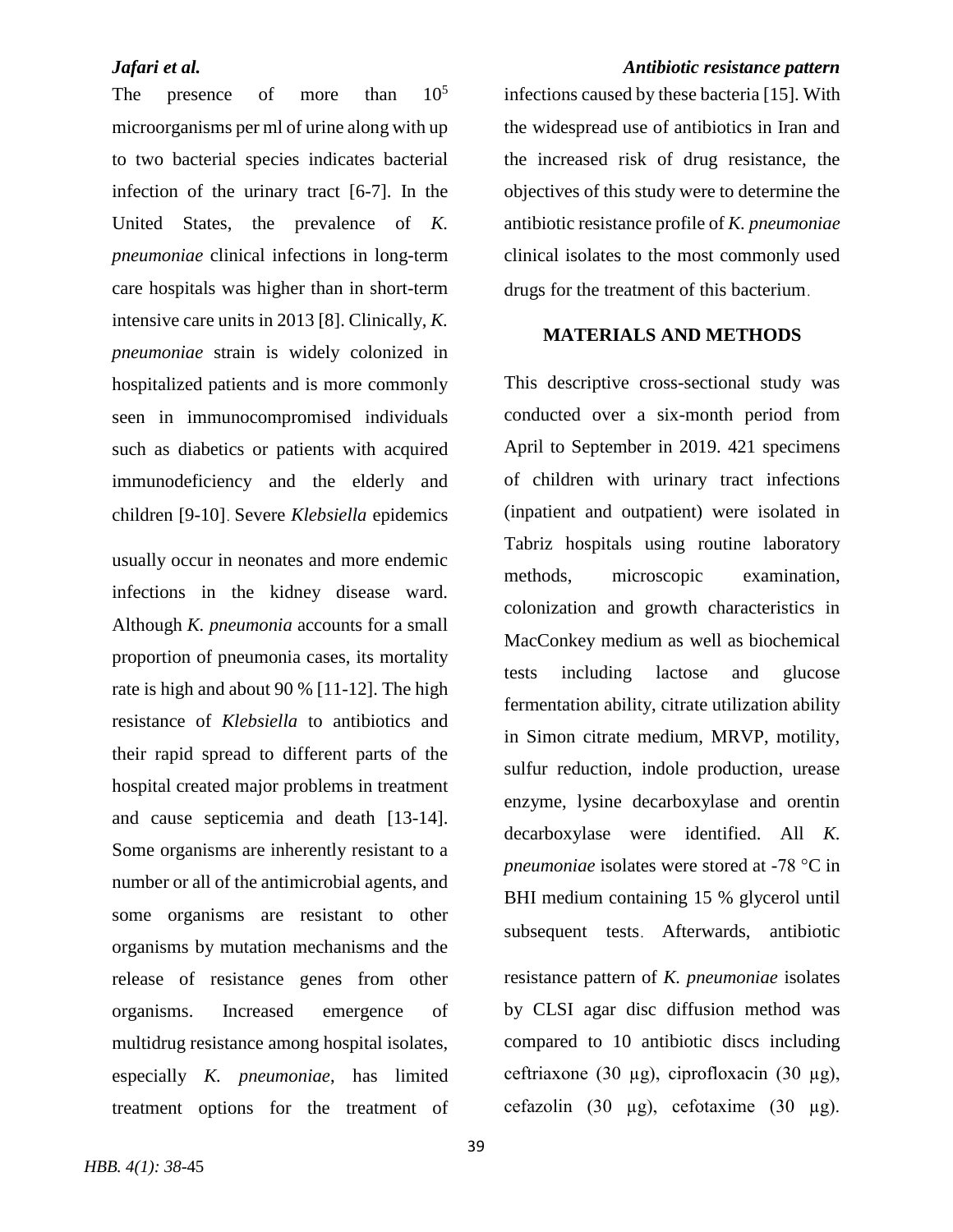Gentamicin (10  $\mu$ g), tetracycline (75  $\mu$ g), cefepime  $(30 \mu g)$ , imipenem  $(10 \mu g)$ , ceftazidime (30  $\mu$ g) and amikacin (30  $\mu$ g) were determined by Padtan Teb Company. Antibiogram results of each sample were compared after 24 h of incubation at 37 °C according to CLSI table and recorded as sensitive (S), semi-sensitive (I) and persistent (R) [16]. At this stage, isolates that were resistant to at least three antibiotics from different families were selected as MDR strains. In order to control the quality of antibiogram steps in each of the tests with clinical isolates of *K. pneumoniae*, the sensitivity test was performed exactly on the standard strain *K. pneumoniae* ATCC 700603 and the results were compared with standard values. The obtained data were analyzed by SPSS software.

# *Jafari et al. Antibiotic resistance pattern* **RESULTS**

Among 421 samples studied, 165 were positive for *K. pneumoniae* (39.2 %), 89 of which were female (53.9 %) and 76 were male (46.1 %). Outpatient ward was 119 samples (72.1 %) and inpatient ward 46 samples (27.8 %). Mean age of patients was 7.6  $\pm$  2.8 years from minimum 5 years up to 13 years. According to antibiotic susceptibility test, *K. pneumoniae* had the highest resistance to tetracycline antibiotics (71.5 %), ciprofloxacin (56.9 %) and ceftriaxone (41.8 %) and the highest antibiotic susceptibility to gentamicin (87.8 %), imipenem (85.4 %), and cefepime (81.8 %) showed.

| <b>Antibiotics</b> | Sensitive(S) | Intermediate(I) | Resistant(R) |
|--------------------|--------------|-----------------|--------------|
| ceftriaxone        | 41.20        | 16.97           | 41.83        |
| ciprofloxacin      | 30.91        | 12.12           | 56.97        |
| cefazolin          | 64.84        | 11.52           | 23.64        |
| cefotaxime         | 48.48        | 16.37           | 35.15        |
| Gentamicin         | 87.86        | 6.06            | 6.07         |
| tetracycline       | 21.21        | 7.27            | 71.52        |
| cefepime           | 81.82        | 5.45            | 12.73        |
| imipenem           | 85.46        | 8.48            | 6.06         |
| ceftazidime        | 76.37        | 5.45            | 18.18        |
| amikacin           | 57.57        | 12.73           | 19.70        |

**Table 1.** Antibiotic profile of *K. pneumoniae* strains isolated from urinary tract infections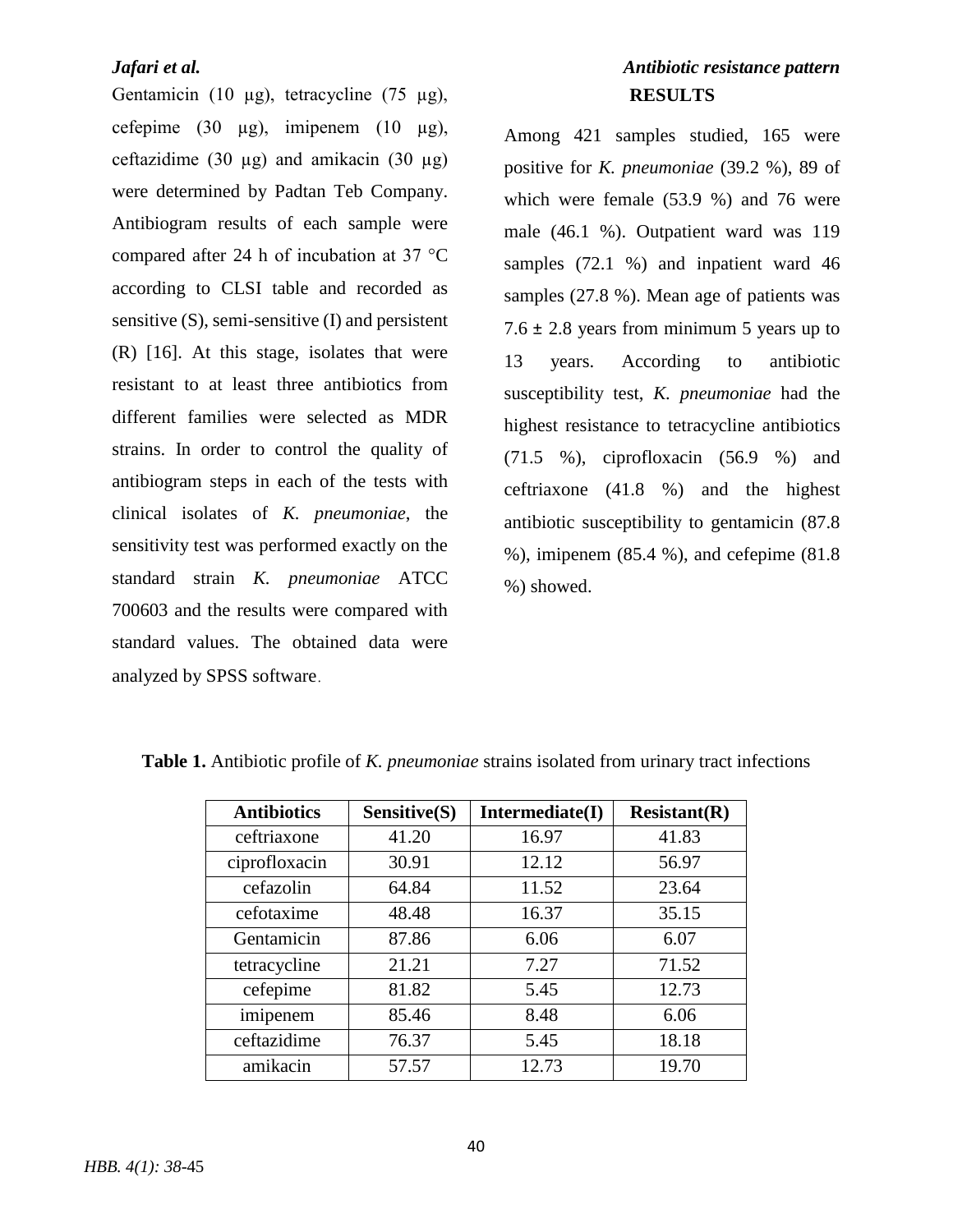### **DISCUSSION**

However, many researchers have focused on antibiotic resistance in bacteria isolated from patients in hospitals as well as bacteria that have a direct detrimental effect on human health, but the spread of resistance to antibiotics is a natural ecological phenomenon that has evolved for billions of years [17-18]. In the present study, out of 421 urine samples of inpatient and outpatient urinary tract pathogens, 165 samples of *K. pneumoniae* were positive (39.1 %). 89 of which were female (53.9 %) and 76 were male (46.0 %). Khalili reported 82.8 % of positive urine cultures for females and 17.2 % for males [19]. The results of this study indicate that girls are more boys to urinary tract infections, including *K*. *pneumoniae* than men. There

can be several reasons, one of which being the shortness of the urethra and the closeness of the mouth to the anus in girls. In contrast to the different anatomical systems of the male urinary tract with prostate secretions containing bactericidal substances. Collectively, they can play an important role in preventing the invasion of pathogenic bacteria [20]. The increased use

*Jafari et al. Antibiotic resistance pattern*

of antibiotics in recent years has led to the emergence and spread of resistant bacteria, especially MDR multidrug resistant strains.

Today, treatment of many infections caused by important pathogens such as *K. pneumoniae* is associated with many problems and increases the risk of death. According to the results of this study, tetracycline (71.5 %), ciprofloxacin (56.9 %) and ceftriaxone (41.8 %) were the most resistant isolates of *K. pneumoniae*. In Paterson study, *K. pneumoniae* strains isolated from patients with bacteremia, 5.5 % of the isolates were resistant to ciprofloxacin. In another study in Turkey, 42 % of the isolates were resistant to ciprofloxacin. In Argentina, the United States and Taiwan, 15, 9 and 6 % of *K. pneumoniae* isolates were resistant to ciprofloxacin, respectively. Other studies have not reported ciprofloxacin resistance in South Africa, Australia and Belgium [21]. According to research by Amirmozafari, resistance to cefixime, ceftriaxone, cefotaxime, ceftazidime, ceftizoxime 100 % and drug resistance to tetracycline has been reported to be 80 % [22]. In 2015, Roudbari reported resistance of *K. pneumoniae* to antibiotics cefazolin, cefepime, ceftazidime, trimethoprim sulfamethoxazole, 54.44, 49.46, 45.19, and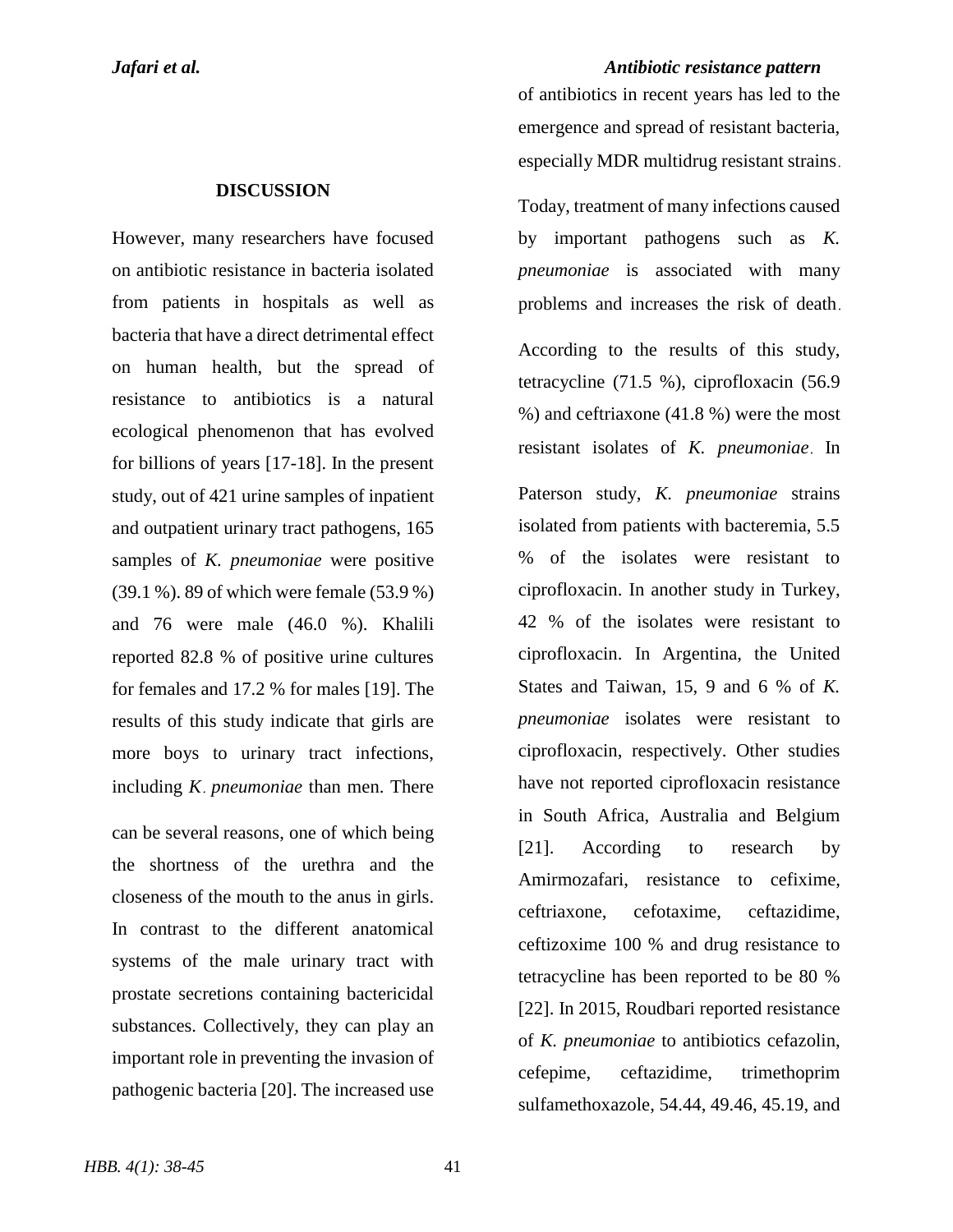46.2 %, respectively [23]. Tavakol and Momtaz reported resistance to tetracycline (72 %) and ciprofloxacin (54 %) and sensitivity to gentamicin (92 %) and cefepime (86 %), respectively [6]. Taslima in 2007 reported in Bangladesh the resistance of this bacterium to ceftazidime (36 %), gentamicin (27 %), tetracycline (27 %), and ciprofloxacin (45 %) [20]. Yousefi in Borujerd and Hamadan hospitals, resistance of *K. pneumoniae* to cefixime antibiotics 46.7 %, ceftriaxone 43.3 %, azetronam 43.3 %, cefotaxime 41.7 %, cotrimaxazole 40.8 %, ceftazidime 36.7 % and sensitivity to imipenem antibiotics 0 %, ciprofloxacin 16.7 %, cefepime 25 % and gentamicin 26.7 % reported [24]. In 2011, Langarizadeh reported the antibiotic resistance pattern of 72 *K*. *pneumoniae* strains isolated from urine samples as follows: amoxicillin 98.6 %, cotrimoxazole 95.8 %, nitrofurantoin 94.4 %, ceftazidime 80.5 %, cephalothin 77.7 %, gentamicin 73.6 %, tetracycline 72.2 %, nalidixic acid 58.3 %, chloramphenicol 48.6 %, norfloxacin, amikacin and ciprofloxacin 43.0 % and imipenem 1.4 % [25]. Therefore, according to the results of the present study, the resistance of the isolates compared to the mentioned studies has some differences that can be attributed to the sample size or the sampling method.

# *Jafari et al. Antibiotic resistance pattern*

In the present study 88 (53.3 %) of 165 *K*.

*pneumoniae* isolates were MDR multiple drug resistance samples. This rate was 55 % and 67.9 % in the Hashemizadeh study, in 2013 and Langarizadeh study in 2011, respectively, which is higher than the present study [25-26]. The prevalence of these strains has many causes and may be due to incorrect administration of antibiotics in the treatment of various infections or transmission of resistance genes by various transport agents such as R plasmids, bacteriophages, transposons and integrons [27].

# **CONCLUSION**

This finding indicated that the antibiotic resistance of *K. pneumoniae* strains was very high in the study area, which, if not adequately addressed, will have irreparable health and therapeutic consequences in the near future. Therefore, it is imperative that the treatment regimen used by physicians was based on the results of the antibiogram performed by the clinical microbiology laboratory.

### **REFERENCES**

[1]. Al Sehlawi ZS, Almohana AM, AlThahab AA. Occurrence and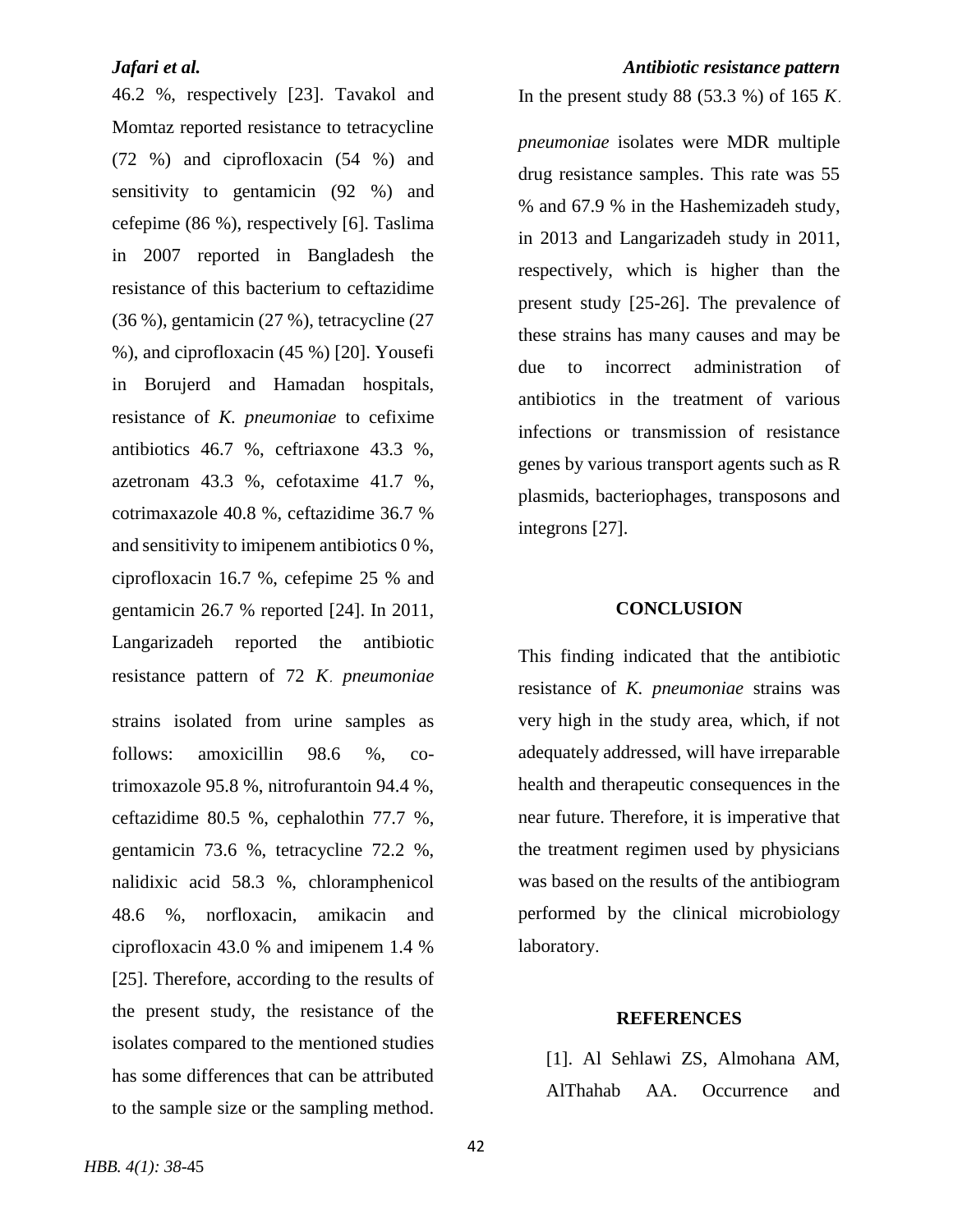Detection of carbapenemase-producing *Klebsiella pneumoniae* clinical isolates in Najaf hospitals. *Al-Kufa J Biol,* 2013; 5(2): 44-50.

[2]. Paterson DL, Bonomo RA. Extended-spectrum beta-lactamases: a clinical update. *Clin Microbiol Rev*. 2005; 18(4): 657-86.

[3]. Adams-Sapper S, Nolen S, Donzelli GF, Lal M, Chen K, da Silva LH, Moreira BM, Riley LW. Rapid induction of high-level carbapenem resistance in heteroresistant KPCproducing *Klebsiella pneumoniae. Antimicrob agents chemother*. 2015; 59(6): 3281-89.

[4]. Livermore DM. Current epidemiology and growing resistance of gram-negative pathogens. *Korean J Intern Med.* 2012; 27(2): 128-42.

[5]. Sefton AM. The impact of resistance on the management of urinary tract infections. *Int J Antimicrob Agents,* 2000; 16(4): 489- 91.

[6]. Tavakol M, Momtaz H. Determination of antibiotic resistance profile in *Klebsiella pneumonia* strains isolated from urinary tract infections of patients hospitalized in Peyambaran hospital. *Feyz*. 2017; 21 (1): 74-82.

# *Jafari et al. Antibiotic resistance pattern*

[7]. Yankowitz J, Niebyl JR. Drug therapy in pregnancy. Philadelphia: Lippincott Williams & Wilkins; 2001, 63-72.

[8]. Vuotto C, Longo F, Balice MP, Donelli G, Varaldo PE. Antibiotic resistance related to biofilm formation in *Klebsiella pneumoniae. Pathogens*. 2014; 3(3): 743-58.

[9]. Feizabadi MM, Mohammadi-Yeganeh S, Mirsalehian A, Azimi P, Mirafshar SM, Mahboobi M. Genetic characterization of ESBL-producing strains of *Klebsiella pneumoniae* from Tehran hospitals. *J Infect Dev Ctries* 2010; 4(10): 609-15.

[10]. Shahcheraghi F, Moezi H. Broadspectrum betalactamaseenzymes in *K. pneumoniae* strains isolated from clinical samples in Tehran hospitals. *Q Infect Dis Trop Med Assoc* 2007; 39(12): 60-57.

[11]. Chen LF, Chopra T, Kaye KS. Pathogens resistant to antibacterial agents*. Infect Dis Clin North Am*. 2009; 23(4): 817-45.

[12]. Hirsch EB, Tam VH. Detection and treatment options for *Klebsiella pneumonia* carbapenemases (KPCs): an emerging cause of multidrug-resistant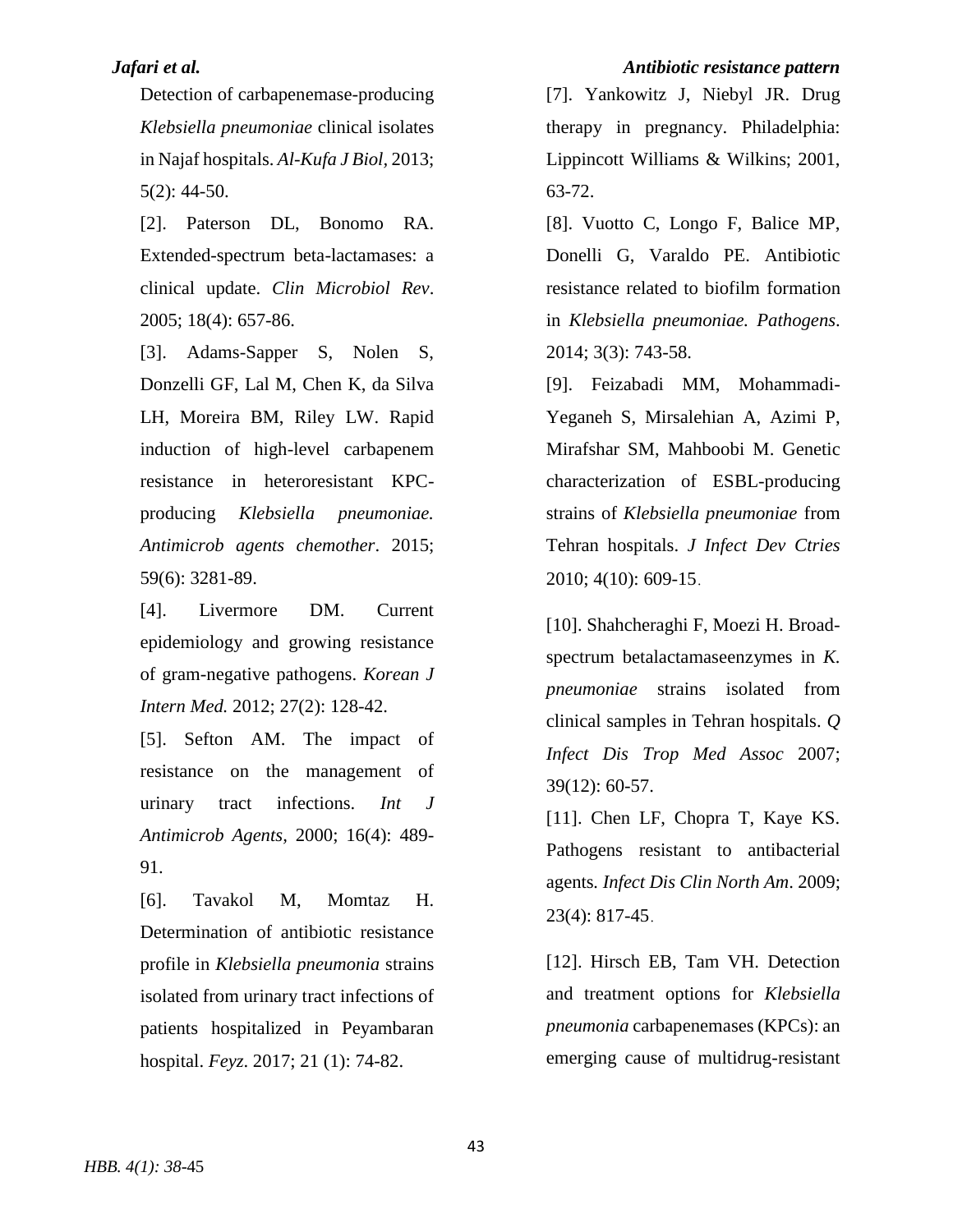infection*. J Antimicrob Chemother*. 2010; 65(6): 1119-25.

[13]. Gootz TD. The global problem of antibiotic resistance. *Crit Rev Immunol* 2010; 30(1): 79-93.

[14]. García-Sureda L, Juan C, Doménech-Sánchez A, Albertí S. Role of *Klebsiella pneumoniae* LamB porin in antimicrobial resistance. *Antimicrob Agents Chemother,* 2011; 55(4): 1803- 5.

[15]. Maham S, Fallah F, Eslami G, Shamsafar S, Radmanesh R, Pourkaveh B. The antimycobacterium activity of mentha piperita and mentha spicata ethanolic extract against mycobacterium Bovis in comparison with isoniazid. *Arch Clin Infect Dis* 2011; 6(2): 78-81.

[16]. Clinical and Laboratory Standards Institute. Performance Standards for Antimicrobial Susceptibility Testing; Twentieth Informational Supplement. M100- S222012. Wayne, PA: *CLSI*,

2012.

[17]. Bhullar K, Waglechner N, Pawlowski A, Koteva K, Banks ED, Johnston MD. Antibiotic resistance is prevalent in an isolated cave microbiome. *PLoS One*. 2012; 7(4): 34953.

### *Jafari et al. Antibiotic resistance pattern*

[18]. Hernández J, Stedt J, Bonnedahl J, Molin Y, Drobni M, Calisto-Ulloa N. Human-associated extended-spectrum β-lactamase in the Antarctic. *Appl Environ Microbiol*. 2012; 78(6): 2056- 58.

[19]. Khalili MB, Sharifi Yazdi MK, Ebadi M, Sadeh M. Correlation between urine analysis and urine culture in the diagnosis of urinary tract infection in Yazd central laboratory. *Tehran Univ Med J.* 2007; 65 (9): 53- 58.

[20]. Taslima TL, Sabita, RR, Donald, JG. Multiple-antibiotic resistance mediated by plasmids and integrons in uropathogenic Escherichia coli and *Klebsiella pneumoniae*. *Bang. J. Microbiol*, 2007; 24(1); 19-23.

[21]. Paterson DL, Mulazimoglu L, Casellas JM, Ko WC, Goossens H, Von Gottberg A. Epidemiology of ciprofloxacin resistance and its relationship to extended-spectrum betalactamase production in *Klebsiella pneumoniae* isolates causing bacteremia. *Clin Infect Dis*. 2000; 30(3): 473-78.

[22]. Amirmozafari N, Tehrani HF, Tavaf Langeroodi Z, Abdullahi A. Survey of drug resistance due to extended spectrum β-lactamases in